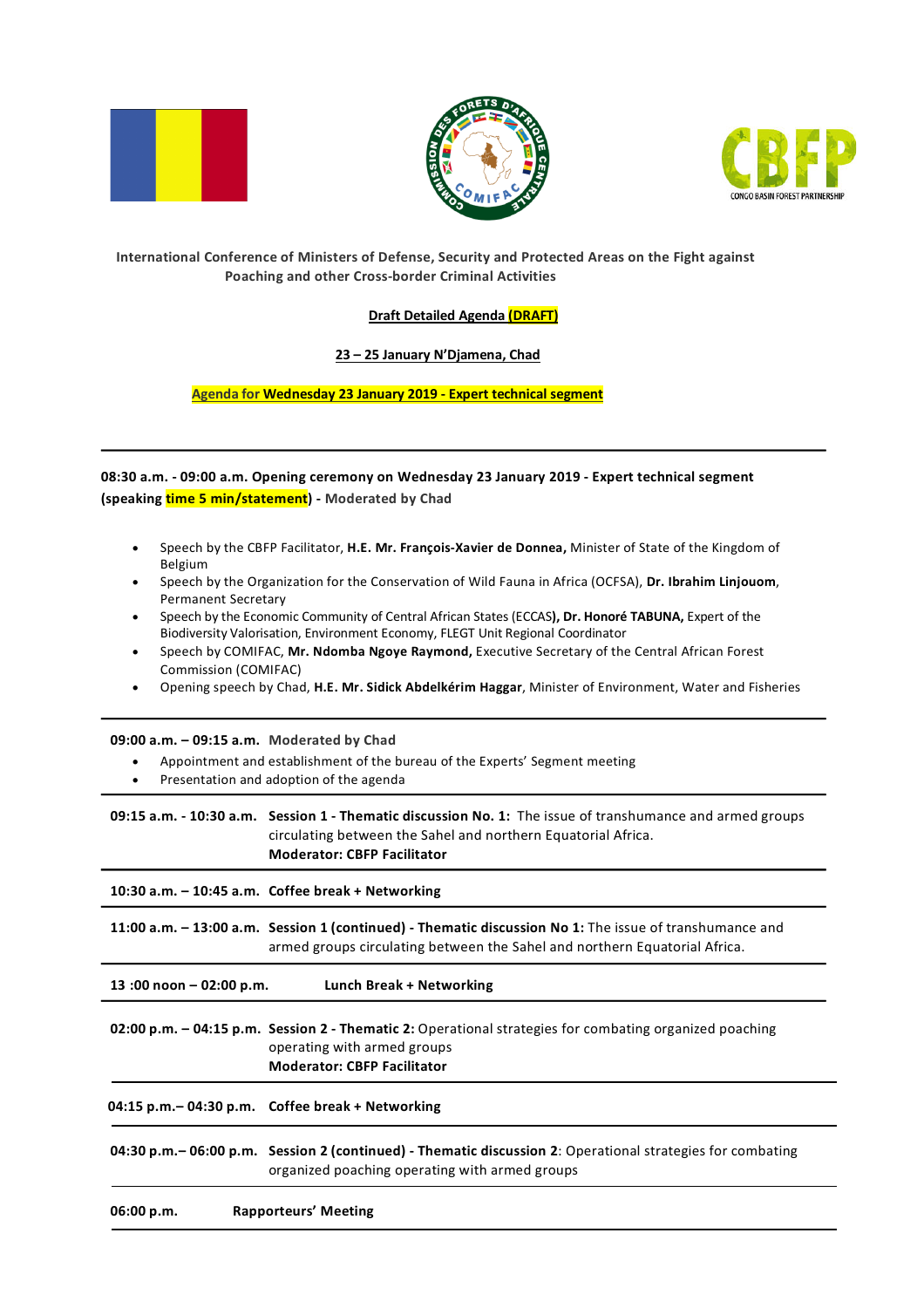# **Agenda for Thursday 24 January 2019 – Experts' technical segment (continued)**

| 08:30 a.m. $-10:30$ a.m.  | Session 3 - Thematic discussion 3: Cross-border anti-poaching<br>agreements: Inventory, in-depth "x-ray" of existing sub-regional<br>and cross-border "LAB" agreements, identifying emerging<br>geographical blocks, extending agreements, issues, prospects.           |
|---------------------------|-------------------------------------------------------------------------------------------------------------------------------------------------------------------------------------------------------------------------------------------------------------------------|
|                           | <b>Moderator: ECCAS</b>                                                                                                                                                                                                                                                 |
| 10:35 $a.m. - 11:00 a.m.$ | <b>Coffee break + Networking</b>                                                                                                                                                                                                                                        |
| $11:00$ a.m. $-13:00$     | Session 3 Thematic Discussion 3 (continued): Cross-border<br>anti-poaching agreements: Inventory, in-depth "x-ray" of<br>existing sub-regional and cross-border LAB agreements,<br>identifying emerging geographical blocks, extending<br>agreements, issues, prospects |
| $13:00 - 02:00 p.m.$      | Lunch + Networking                                                                                                                                                                                                                                                      |
| 02:00 p.m. $-$ 04:00 p.m. | Session 4 - Thematic 4: Funding and coordination of Technical<br>Partners on the implementation of the Ndjamena Roadmap<br>Moderator: To be confirmed by EU                                                                                                             |
| 02:00 p.m. $-$ 05:30 p.m. | <b>Rapporteurs' Meeting</b>                                                                                                                                                                                                                                             |
| 04:30 p.m. $-$ 04:45 p.m. | <b>Coffee Break</b>                                                                                                                                                                                                                                                     |
| 05:30 p.m.                | <b>Closing ceremony</b>                                                                                                                                                                                                                                                 |
| 06:00 p.m.- 08:30 p.m.    | Binational<br>Supervision and Arbitration<br><b>Annex</b><br>Session:<br>Committee (CBSA) of the Binational Transboundary Complex<br>Sena Oura - Bouba Ndjidda (BSB Yamoussa)                                                                                           |